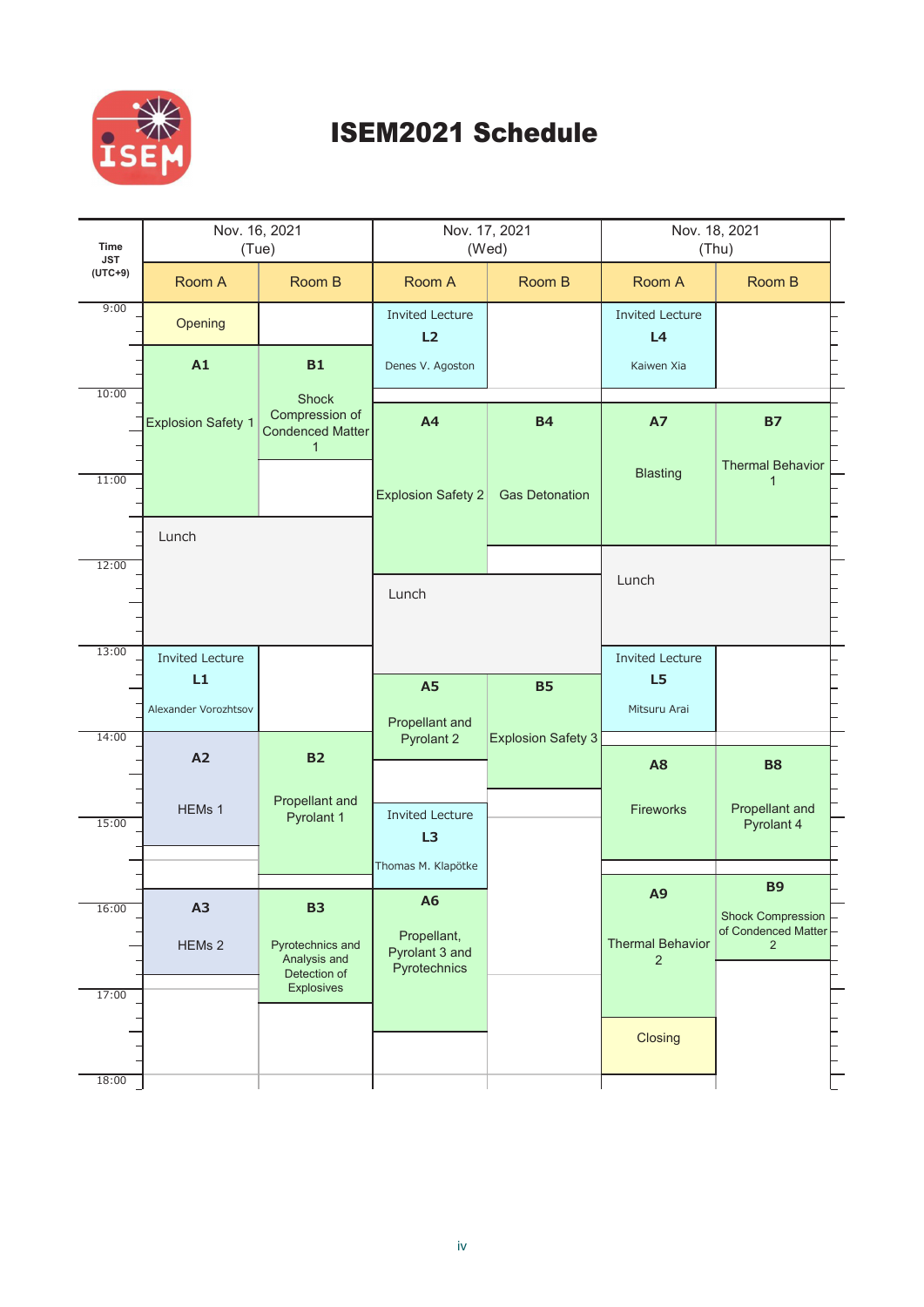

# The 7th International Symposium on Energetic Materials and their Applications TECHNICAL PROGRAM

**November 16**-**18, 2021 Virtual Symposium, Tokyo, JAPAN**

#### **Nov. 16 (Tue)**

| $9:00 - 9:30$       | Openning                               |                                                                                                                                                           |             |                                                                                                                                                                           |  |  |
|---------------------|----------------------------------------|-----------------------------------------------------------------------------------------------------------------------------------------------------------|-------------|---------------------------------------------------------------------------------------------------------------------------------------------------------------------------|--|--|
|                     | <b>A1</b><br><b>Explosion Safety 1</b> |                                                                                                                                                           | <b>B1</b>   | <b>Shock Compression of Condenced</b><br><b>Matter 1</b>                                                                                                                  |  |  |
|                     |                                        | Chair: Kunihiko Wakabayashi                                                                                                                               |             | Chair: Kazuyuki Hokamoto                                                                                                                                                  |  |  |
| $9:30 - 9:50$       | $A1-1$                                 | Effect of porous MgO when used as a<br>stabilizer for nitrocellulose<br>Katsumi Katoh, Japan                                                              | <b>B1-1</b> | A study of reaction growth-rate and<br>burn-front velocity in PBXs through<br>interface-resolved reactive simulations<br>and experiments<br>Shobhan Roy, USA              |  |  |
| $9:50 - 10:10$      | $A1-2$                                 | Integrated safety system design for a<br>detonation physics laboratory<br>Michael Meadows, USA                                                            | <b>B1-2</b> | A novel framework for modeling the<br>effects of single crystal plasticity in<br>cyclotetramethylene tetranitramine<br>(HMX) under shocks<br>Oishik Sen, USA              |  |  |
| $10:10 - 10:30$     | $A1-3$                                 | The next generation of CAMES <sup>™</sup><br>sensors stress sensitive microcapsules<br>for sheer and contact stress detection<br>Bernard M. Kosowski, USA | <b>B1-3</b> | Canonical detonation phenomena and<br>novel tools for characterization<br>Eric Welle, USA                                                                                 |  |  |
| 10:30-10:50         | $A1-4$                                 | Laser ignition of GO/Al/KCIO <sub>4</sub> ternary<br>nanothermites for micro thruster<br>applications<br>Ahmed Fahd, Canada                               | <b>B1-4</b> | Hotspot formation from elliptical void<br>collapse in 1,3,5,7-tetranitro-1,3,5,7-<br>tetrazoctane (HMX): comparison<br>between MD and continuum models<br>Yen Nguyen, USA |  |  |
| 10:50-11:10         | $A1-5$                                 | New energetic molecule research at<br>purdue university<br>Davin G. Piercey, USA                                                                          |             |                                                                                                                                                                           |  |  |
| $11:10 - 11:30$     | $A1-6$                                 | Kinetic modeling for autoxidation of<br>methyl acrylate containing radical<br>inhibitor<br>Michiya Fujita, Japan                                          |             |                                                                                                                                                                           |  |  |
| 11:30-13:00   LUNCH |                                        |                                                                                                                                                           |             |                                                                                                                                                                           |  |  |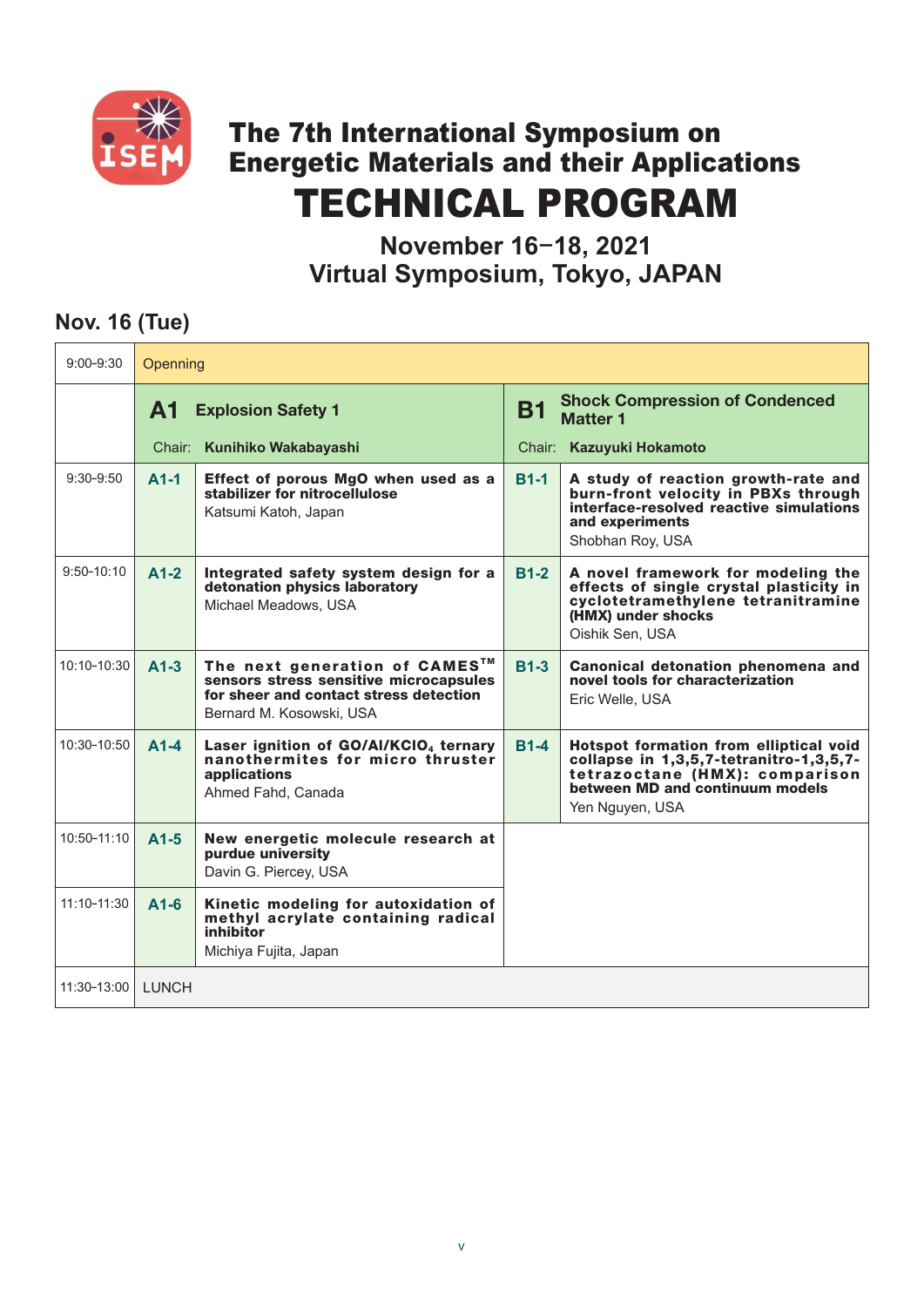| 13:00-14:00 | <b>Invited Lecture 1</b><br>Chair: Keiichi Hori<br>L1<br>Decision of antibacterial and antiviral problems based on the experience of<br>nanotechnologies application for HEMs<br>Alexander Vorozhtsov Tomsk State University, Russia |                                                                                                                                                      |                                                                                     |                                                                                                                                                                    |  |
|-------------|--------------------------------------------------------------------------------------------------------------------------------------------------------------------------------------------------------------------------------------|------------------------------------------------------------------------------------------------------------------------------------------------------|-------------------------------------------------------------------------------------|--------------------------------------------------------------------------------------------------------------------------------------------------------------------|--|
|             | A <sub>2</sub> HEM <sub>s</sub> 1                                                                                                                                                                                                    |                                                                                                                                                      | <b>B2</b> Propellant and Pyrolant 1                                                 |                                                                                                                                                                    |  |
|             | Chair: Alexander Vorozhtsov, Keiichi Hori                                                                                                                                                                                            |                                                                                                                                                      | Chair: Masafumi Tanaka                                                              |                                                                                                                                                                    |  |
| 14:00-14:20 | $A2-1$                                                                                                                                                                                                                               | Investigation of the mechanical<br>properties of the A359 aluminum alloy<br>reinforced with basalt fibers<br>Vladimir Valihov, Russia                | $B2-1$                                                                              | Agglomeration and combustion<br>characteristics of aluminum particles<br>in ammonium perchlorate based<br>composite propellants<br>Kotaro Matsumoto, Japan         |  |
| 14:20-14:40 | $A2-2$                                                                                                                                                                                                                               | Investigation of the effect of erbium<br>particles on the structure and<br>mechanical properties of the AA5056<br>alloy<br>Nikolai Kakhidze, Russia  | $B2-2$                                                                              | Integration of fuel regression<br>measurement function into hybrid<br>rocket solid fuels with multi-material<br>additive manufacturing<br>Kohei Ozawa, Japan       |  |
| 14:40-15:00 | $A2-3$                                                                                                                                                                                                                               | Structure and phase composition of<br>$AlMgB_{14}$ -TiB <sub>2</sub> obtained by SHS<br>Dmitrii Tkachev, Russia                                      | $B2-3$                                                                              | <b>Optical observation and measurement</b><br>of the burning surface temperature<br>profile of GAP/AP<br>Tamiaki Takasago, Japan                                   |  |
| 15:00-15:20 | $A2-4$                                                                                                                                                                                                                               | Investigation of structure and<br>mechanical properties of the AA5056<br>alloy reinforced with tungsten<br>nanoparticles<br>Anton Khrustalev, Russia | $B2-4$                                                                              | Numerical analysis of hybrid rocket<br>engine combustion with AI powder<br>added to solid fuel<br>Kanami Aoki, Japan                                               |  |
| 15:20-15:40 |                                                                                                                                                                                                                                      |                                                                                                                                                      | $B2-5$                                                                              | Temperature measurements of<br>boundary layer diffusion flames in<br>hybrid rockets using fine thermocouple<br>and spectroscopy techniques<br>Ayana Banno, Japan   |  |
| 15:40-15:50 | <b>BRFAK</b>                                                                                                                                                                                                                         |                                                                                                                                                      |                                                                                     |                                                                                                                                                                    |  |
|             | <b>A3</b>                                                                                                                                                                                                                            | <b>HEMs 2</b>                                                                                                                                        | <b>Pyrotechnics and Analysis and</b><br><b>B3</b><br><b>Detection of Explosives</b> |                                                                                                                                                                    |  |
|             |                                                                                                                                                                                                                                      | Chair: Sebastian Knapp, Keiichi Hori                                                                                                                 |                                                                                     | Chair: Masafumi Tanaka                                                                                                                                             |  |
| 15:50-16:10 | $A3-1$                                                                                                                                                                                                                               | Consortia as a new format for the<br>formation of a world-class competitive<br>Russian research and educational space<br>Elena. A. Danilova, Russia  | <b>B3-1</b>                                                                         | <b>Effect of mechanically activated powder</b><br>for use in high energetic materials<br>Sergei D. Sokolov, Russia                                                 |  |
| 16:10-16:30 | $A3-2$                                                                                                                                                                                                                               | Influence of preparation methods on<br>burning rate of pyrotechnic mixtures<br>Sebastian Knapp, Germany                                              | <b>B3-2</b>                                                                         | Obtaining and studying the properties of<br>mechanically activated powders<br>Sergei D. Sokolov, Russia                                                            |  |
| 16:30-16:50 | $A3-3$                                                                                                                                                                                                                               | <b>Evaporation dynamics of trinitrotoluene</b><br>microparticles from the glass surface<br>V. M. Gruznov, Russia                                     | <b>B3-3</b>                                                                         | <b>Combustion of large porous titanium</b><br>particles in air as individual and as<br>component of composite propellant<br>O. G. Glotov, Russia                   |  |
| 16:50-17:10 |                                                                                                                                                                                                                                      |                                                                                                                                                      | <b>B3-4</b>                                                                         | Development and characterization<br>of fluorescent sensory materials<br>based on polystyrene for detection of<br>nitroaromatic compouds<br>Roman Chuvashov, Russia |  |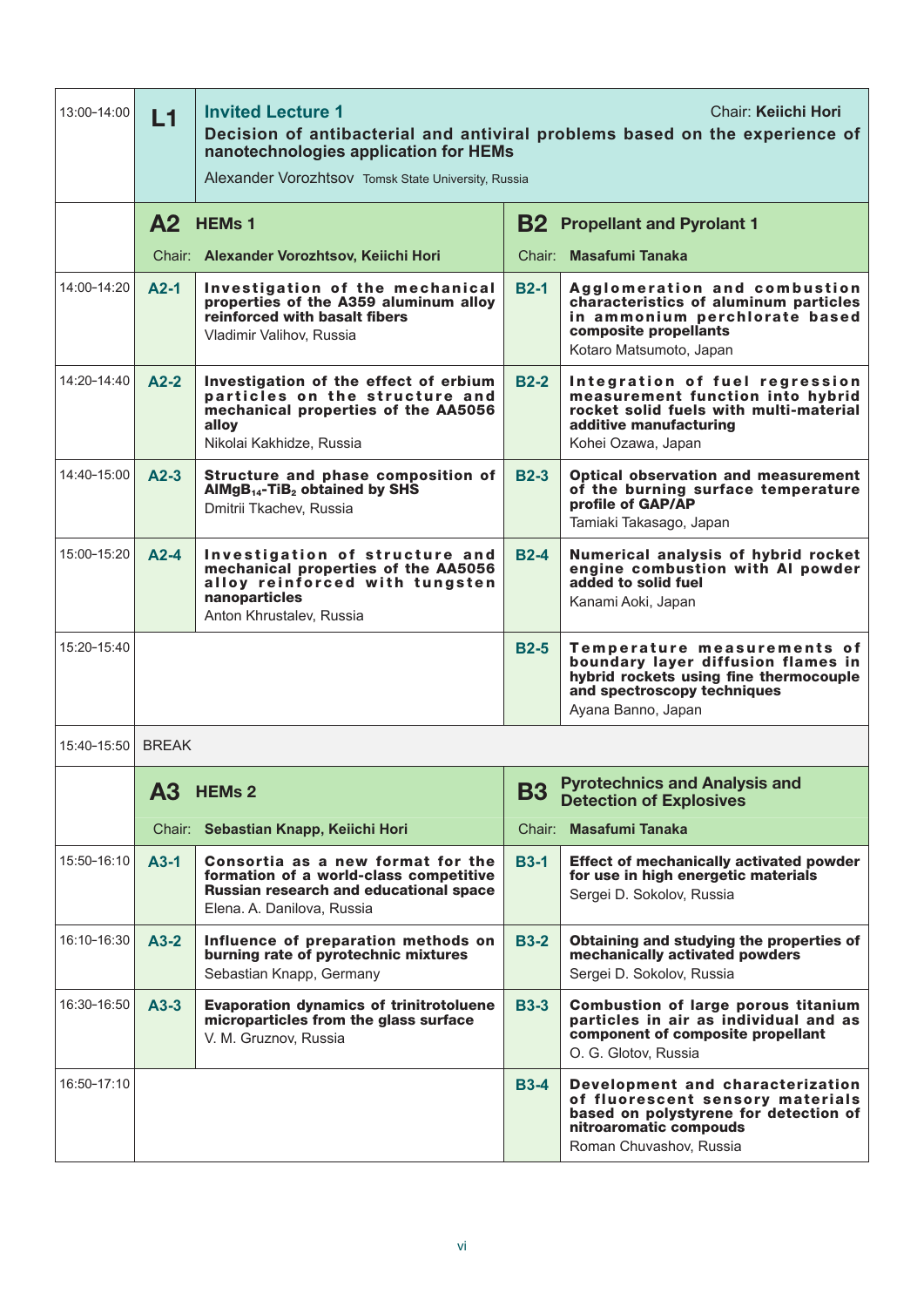## **Nov. 17 (Wed)**

| $9:00 - 10:00$  | <b>Invited Lecture 2</b><br>Chair: Shunichi Sato<br>L2<br>When physics meets biology; explosive blast induced traumatic brain injury<br>Denes V. Agoston Uniformed Services University, USA |                                                                                                                                           |             |                                                                                                                                                                      |  |  |
|-----------------|---------------------------------------------------------------------------------------------------------------------------------------------------------------------------------------------|-------------------------------------------------------------------------------------------------------------------------------------------|-------------|----------------------------------------------------------------------------------------------------------------------------------------------------------------------|--|--|
| $10:00 - 10:10$ | <b>BREAK</b>                                                                                                                                                                                |                                                                                                                                           |             |                                                                                                                                                                      |  |  |
|                 | <b>A4</b><br><b>Explosion Safety 2</b>                                                                                                                                                      |                                                                                                                                           | B4          | <b>Gas Detonation</b>                                                                                                                                                |  |  |
|                 |                                                                                                                                                                                             | Chair: Kiyonobu Ohtani, Tomotaka Homae                                                                                                    |             | Chair: Kazuhiro Ishii, Shinichi Maeda                                                                                                                                |  |  |
| 10:10-10:30     | $A4-1$                                                                                                                                                                                      | Effects of targeted application of a<br>shock wave(s) to the brain and/or lungs<br>in rats<br>Satoko Kawauchi, Japan                      | <b>B4-1</b> | Generation of planar blast waves using<br>a gaseous detonation-driven blast<br>simulator<br>Tomoki Takehara, Japan                                                   |  |  |
| 10:30-10:50     | $A4-2$                                                                                                                                                                                      | Scale effect on blast wave mitigation by<br>interaction with water droplets<br>Takahiro Tamba, Japan                                      | <b>B4-2</b> | Experimental study on deflagration-to-<br>detonation transition in a channel with<br>densely-arranged roughness elements<br>on the wall<br>Shinichi Maeda, Japan     |  |  |
| 10:50-11:10     | $A4-3$                                                                                                                                                                                      | Study on shock wave pressure attenuation<br>by shock wave interaction with water<br>droplets layer<br>Kiyonobu Ohtani, Japan              | <b>B4-3</b> | Flame propagation behavior in a swirling<br>flow induced in a rotating tube<br>Riku Hayashi, Japan                                                                   |  |  |
| 11:10-11:30     | $A4-4$                                                                                                                                                                                      | Numerical analysis of the effect of<br>water droplets layer location on the<br>blast mitigation<br>Kakeru Shibue, Japan                   | <b>B4-4</b> | Propagation characteristics of deflagration<br>in swirling flow<br>Hajime Takahara, Japan                                                                            |  |  |
| 11:30-11:50     | $A4-5$                                                                                                                                                                                      | <b>Blast-wave mitigation by periodic</b><br>obstacles in a straight tube<br>Tomotaka Homae, Japan                                         | <b>B4-5</b> | Effects of bubble gas composition on<br>bubble collapse by an underwater shock<br>wave<br>Masaki Yamada, Japan                                                       |  |  |
| 11:50-12:10     | $A4-6$                                                                                                                                                                                      | Numerical simulations on the blast wave<br>mitigation during propagation inside an<br>inner-grooved straight tube<br>Yuta Sugiyama, Japan |             |                                                                                                                                                                      |  |  |
| 12:10-13:20     | <b>LUNCH</b>                                                                                                                                                                                |                                                                                                                                           |             |                                                                                                                                                                      |  |  |
|                 | <b>A5</b>                                                                                                                                                                                   | <b>Propellant and Pyrolant 2</b>                                                                                                          | B5          | <b>Explosion Safety 3</b>                                                                                                                                            |  |  |
|                 |                                                                                                                                                                                             | Chair: Yutaka Wada                                                                                                                        |             | Chair: Toshiharu Mizukaki                                                                                                                                            |  |  |
| 13:20-13:40     | $A5-1$                                                                                                                                                                                      | <b>Combustion-mode transition of a solid</b><br>propellant rocket motor by nitrogen gas<br>injection<br>Masafumi Tanaka, Japan            | <b>B5-1</b> | Development of energetic material<br>fast cook-off testing for the new nato<br>standard (AOP-4240)<br>Chong-Wei Ho, Taiwan                                           |  |  |
| 13:40-14:00     | $A5-2$                                                                                                                                                                                      | <b>Performance evaluation of WAX-based</b><br>hybrid-rocket solid fuel with added Mg-<br>Al powder<br>Takayuki Fujita, Japan              | $B5-2$      | Thermal decomposition behaviour in<br>dry and humid conditions of single base<br>propellants having different methyl<br>violet test stabilities<br>Ayane Haba, Japan |  |  |
| 14:00-14:20     | $A5-3$                                                                                                                                                                                      | <b>Experimental investigation of combustion</b><br>of ethanol-methylcellulose gel droplets<br>with Al powder<br>Junyu Zhu, Japan          | <b>B5-3</b> | Stability of NC-based explosives,<br>relation between bergman-junk-siebert<br>test and methyl violet paper test<br>Ken Okada, Japan                                  |  |  |
| 14:20-14:40     |                                                                                                                                                                                             |                                                                                                                                           | <b>B5-4</b> | Thermal safety evaluation in nitration of<br>toluene with ionic liquid<br>Hiroaki Ono, Japan                                                                         |  |  |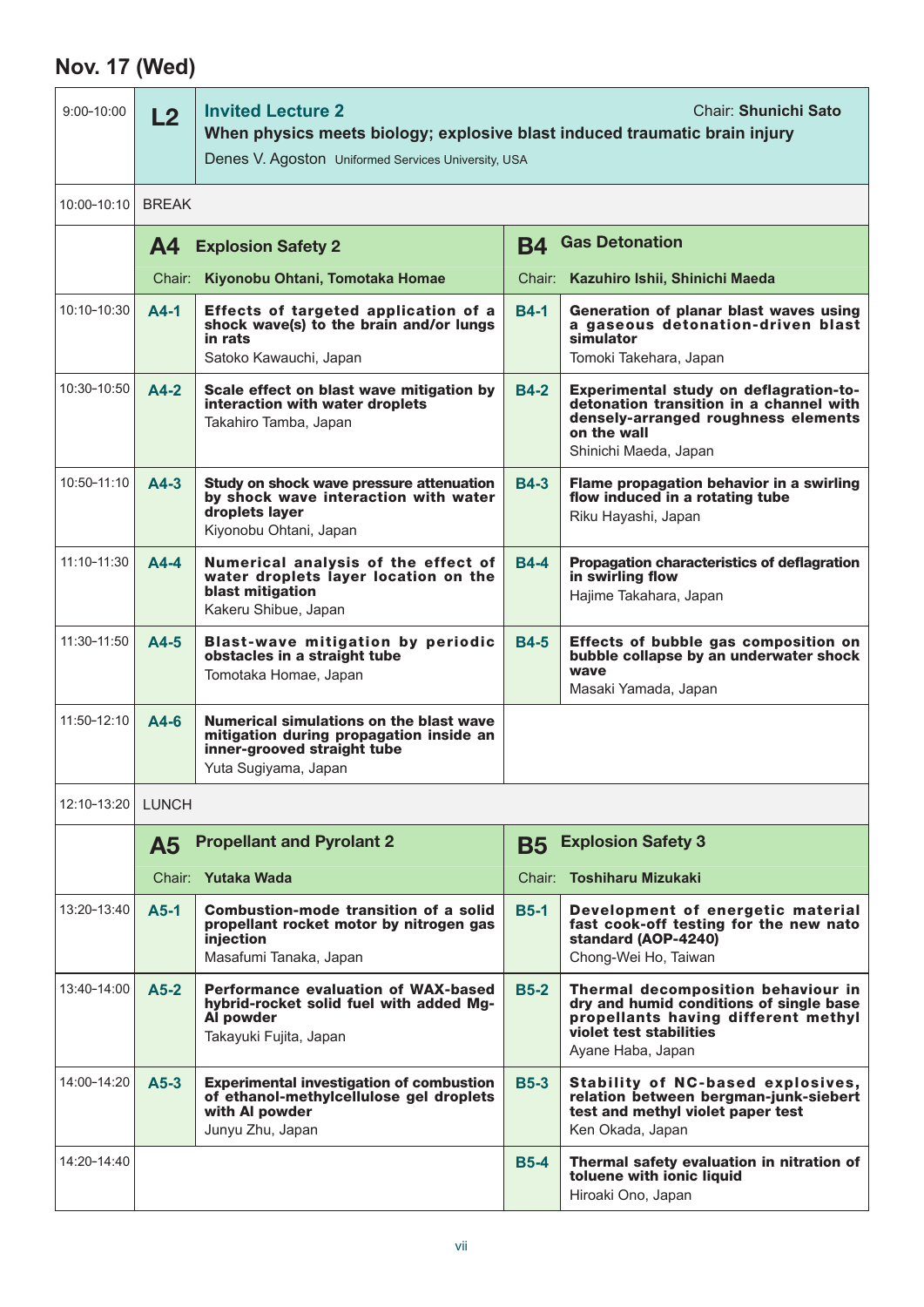| 14:40-14:50 | <b>BRFAK</b>   |                                                                                                                                                                                      |  |  |
|-------------|----------------|--------------------------------------------------------------------------------------------------------------------------------------------------------------------------------------|--|--|
| 14:50-15:50 | L3             | <b>Invited Lecture 3</b><br><b>Chair: Shingo Date</b><br>TKX-50: A new high explosive developed at LMU Munich<br>Thomas M. Klapötke Ludwig Maximilians University of Munich, Germany |  |  |
|             | A <sub>6</sub> | <b>Propellant, Pyrolant 3 and</b><br><b>Pyrotechnics</b>                                                                                                                             |  |  |
|             |                | Chair: Yang Li, Yuichiro Izato                                                                                                                                                       |  |  |
| 15:50-16:10 | $A6-1$         | Detailed kinetic modeling for liquid-<br>phase reactions of hydrazine nitrate<br>based on quantum chemistry calculations<br>Yu-ichiro Izato, Japan                                   |  |  |
| 16:10-16:30 | $A6-2$         | Characterization of periodate binary<br><b>pyrotechnic mixtures</b><br>Robert Matyas, Czech Republic                                                                                 |  |  |
| 16:30-16:50 | $A6-3$         | Exothermic reaction of fine and coarse<br>magnesium powders with water<br>Yosuke Nishiwaki, Japan                                                                                    |  |  |
| 16:50-17:10 | $A6-4$         | Synthesis of dinitramide salts with small<br>continuous reactor<br>Hiroki Matsunaga, Japan                                                                                           |  |  |
| 16:50-17:30 | $A6-5$         | Characterization of pyrotechnic Igniter<br>based on heat flux and propellant ignition<br>delay<br>Sumit Sarma, India                                                                 |  |  |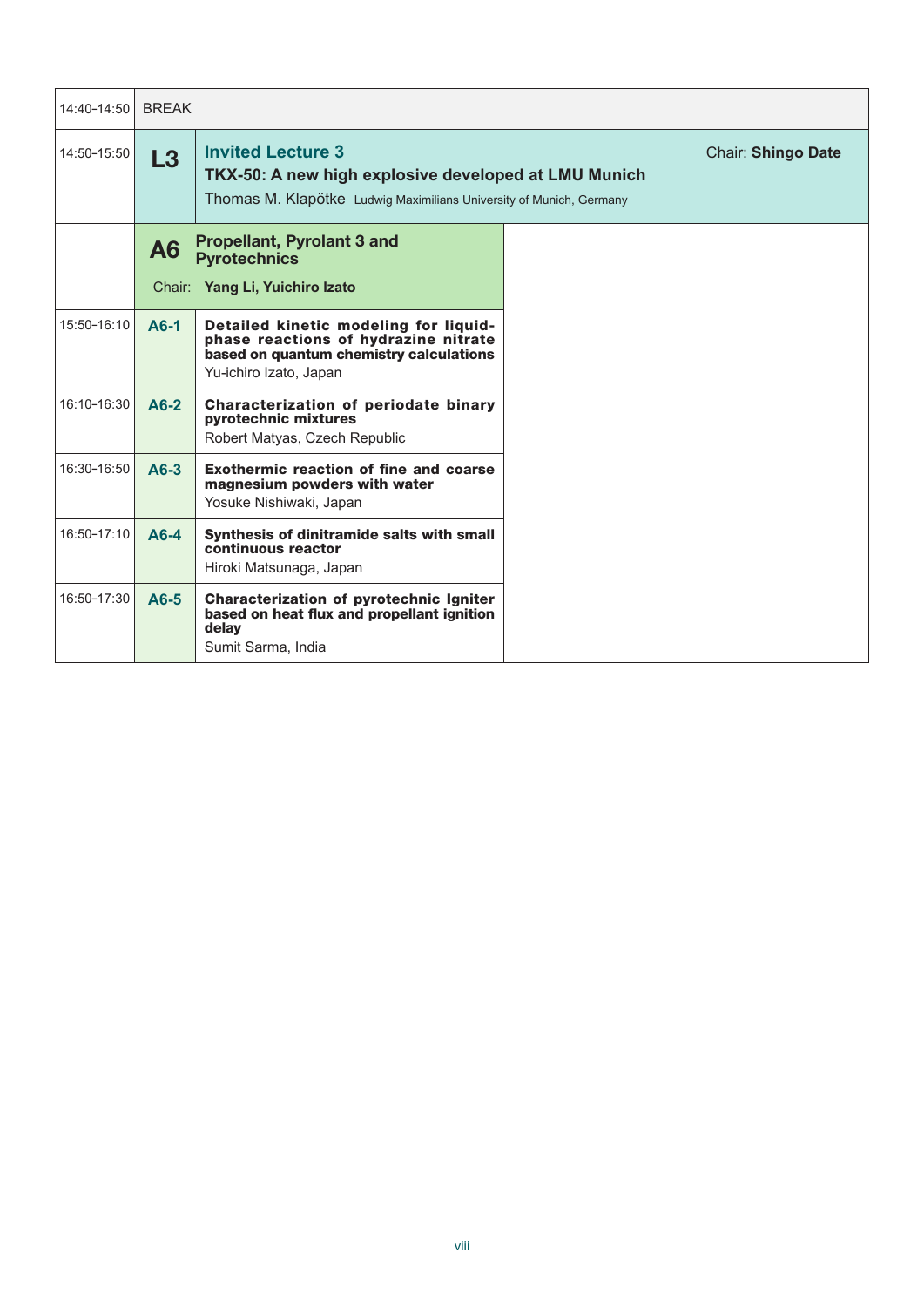## **Nov. 18 (Thu)**

| $9:00 - 10:00$  | <b>Invited Lecture 4</b><br><b>Chair: Shiro Kubota</b><br>L <sub>4</sub><br>Quantification of dynamic fracture properties of rocks subjected to confinements<br>Kaiwen Xia University of Toronto, Canada |                                                                                                                                                                                 |                                   |                                                                                                                                                                          |  |
|-----------------|----------------------------------------------------------------------------------------------------------------------------------------------------------------------------------------------------------|---------------------------------------------------------------------------------------------------------------------------------------------------------------------------------|-----------------------------------|--------------------------------------------------------------------------------------------------------------------------------------------------------------------------|--|
| 10:00-10:10     | <b>BREAK</b>                                                                                                                                                                                             |                                                                                                                                                                                 |                                   |                                                                                                                                                                          |  |
|                 | <b>A7</b><br><b>Blasting</b>                                                                                                                                                                             |                                                                                                                                                                                 | B7  <br><b>Thermal Behavior 1</b> |                                                                                                                                                                          |  |
|                 |                                                                                                                                                                                                          | Chair: Yuji Ogata                                                                                                                                                               |                                   | Chair: Satoru Yoshino                                                                                                                                                    |  |
| 10:10-10:30     | $A7-1$                                                                                                                                                                                                   | Evaluation of dynamic tensile fracture<br>behavior of rocks by digital image<br>correlation method<br>Tei Saburi, Japan                                                         | <b>B7-1</b>                       | Analysis of thermal destabilization<br>mechanism of ammonium nitrate/<br>ammonium chloride mixtures<br>Kota Watanabe, Japan                                              |  |
| 10:30-10:50     | $A7-2$                                                                                                                                                                                                   | Influence of partially dense regions<br>near the free surface on stress wave<br>interference and crack propagation in<br>laboratory blasting tests<br>Yoshiaki Takahashi, Japan | <b>B7-2</b>                       | <b>Hazard evaluation of chlorosilanes</b><br>based on thermodynamic data<br>Masaya Sato, Japan                                                                           |  |
| $10:50 - 11:10$ | $A7-3$                                                                                                                                                                                                   | Study on improvement of washing<br>effect using underwater explosion<br>phenomenon<br>Hayate Ueda, Japan                                                                        | <b>B7-3</b>                       | Thermal behaviour of potassium<br>periodate and mixtures thereof<br>containing fuels and metal oxides<br>Yuka Sakae, Japan                                               |  |
| 11:10-11:30     | $A7-4$                                                                                                                                                                                                   | Unsteady interaction between underwater<br>explosion and the concave curved wall<br>Yoshiteru Anshi, Japan                                                                      | <b>B7-4</b>                       | <b>Detailed reaction simulation incorporating</b><br>evaporation model of ammonium<br>dinitramide<br>Yuto Kubota, Japan                                                  |  |
| 11:30-11:50     | $A7-5$                                                                                                                                                                                                   | Study of the controlled blasting method<br>for concrete using GANSIZER®<br>Kenji Murata, Japan                                                                                  | <b>B7-5</b>                       | Evolved gas analysis of ammonium<br>dinitramide and hydroxyethylhydrazinium<br>nitrate mixture<br>Kento Shiota, Japan                                                    |  |
| 11:50-13:00     | <b>LUNCH</b>                                                                                                                                                                                             |                                                                                                                                                                                 |                                   |                                                                                                                                                                          |  |
| 13:00-14:00     | <b>Invited Lecture 5</b><br>Chair: Katsumi Katoh<br>L5<br>Recent topics in scientific study on fireworks<br>Mitsuru Arai The University of Tokyo, Japan                                                  |                                                                                                                                                                                 |                                   |                                                                                                                                                                          |  |
| 14:00-14:10     | <b>BREAK</b>                                                                                                                                                                                             |                                                                                                                                                                                 |                                   |                                                                                                                                                                          |  |
|                 | <b>A8</b><br><b>Fireworks</b>                                                                                                                                                                            |                                                                                                                                                                                 | B8                                | <b>Propellant and Pyrolant 4</b>                                                                                                                                         |  |
|                 |                                                                                                                                                                                                          | Chair: Mieko Kumasaki                                                                                                                                                           |                                   | Chair: Hiroki Matsunaga                                                                                                                                                  |  |
| 14:10-14:30     | $A8-1$                                                                                                                                                                                                   | Quantitative analysis of KCIO <sub>4</sub> reduction<br>by Ti in fireworks composition<br>Kouta Odagiri, Japan                                                                  | <b>B8-1</b>                       | <b>Electrolysis and ignition characteristics</b><br>of HAN-based monopropellant<br>Toshiyuki Katsumi, Japan                                                              |  |
| 14:30-14:50     | $A8-2$                                                                                                                                                                                                   | Influence of charcoal properties on the<br>burning rate of black powder<br>Kenta Yuminaga, Japan                                                                                | <b>B8-2</b>                       | <b>Thermal analytical screening of effective</b><br>catalysts for the ignition of high energy<br>ionic liquid propellants<br>Noboru Itouyama, Japan                      |  |
| 14:50-15:10     | $A8-3$                                                                                                                                                                                                   | Thermal and evolved gas analysis for<br>oxidation of carbon in senko-hanabi<br>Yukino Watanabe, Japan                                                                           | <b>B8-3</b>                       | Visualized image analysis of electrolysis-<br>Ignition of ammonium dinitramide based<br>ionic liquid propellants using a high-<br>speed camera<br>Kiichiro Iguchi, Japan |  |